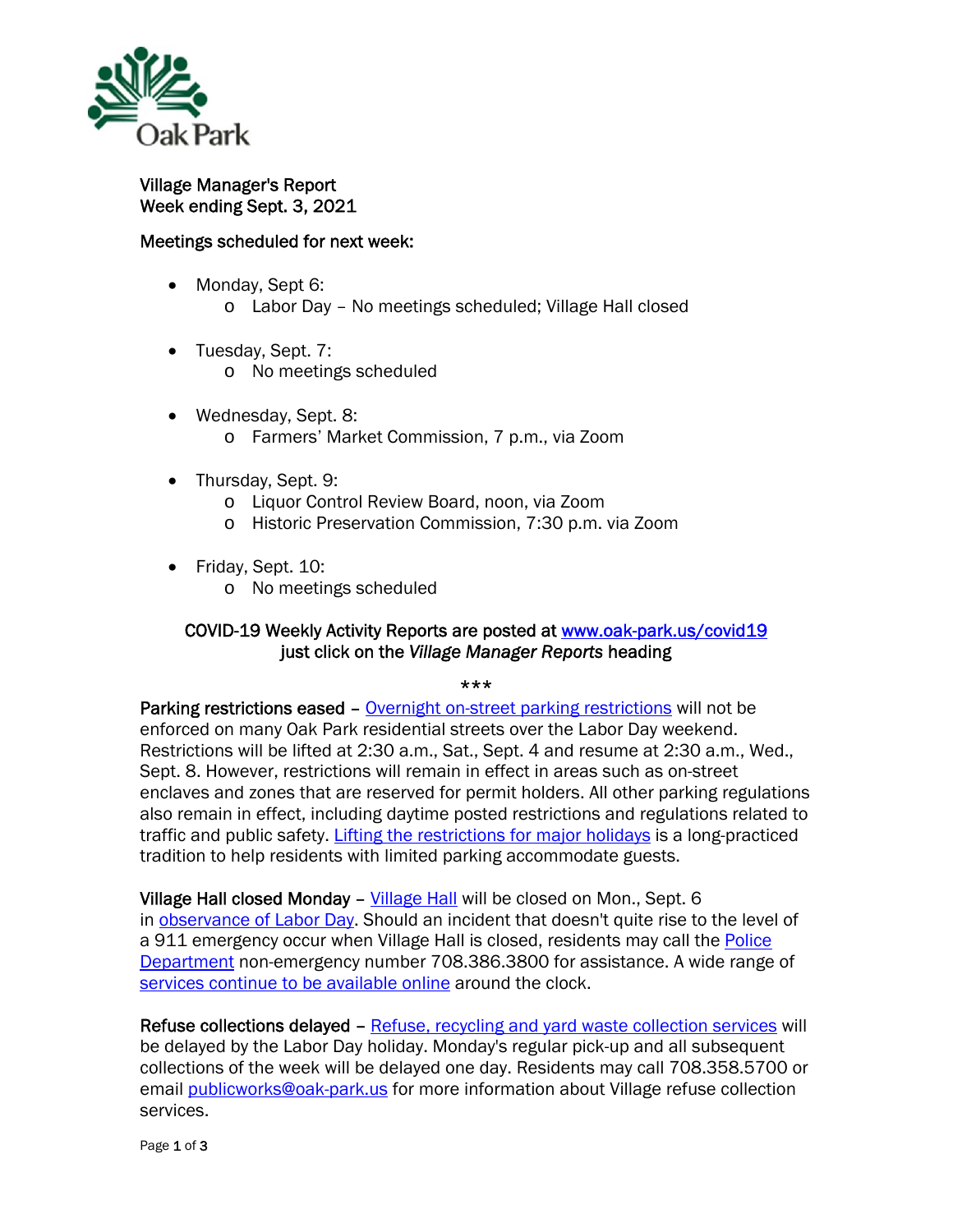Short-term rental discussion – The Neighborhood Services Division of the Development Customer Services Department is gearing up to gather public input on the proposed Short-Term Rental Ordinance. Virtual public meetings are set for 9 to 11 a.m. and 5 to 7 p.m. on Thurs., Sept. 23. A dedicated webpage also has been created so residents and rental property owners can review the proposed ordinance as well as post comments. In addition to the Village's standard communications tools such as social media, the information will be shared next week with condo associations, real estate associations, rental management companies, the Chamber of Commerce and other organizations whose members might be affected. Staff also has asked Airbnb to share the information with its Oak Park clients.

Sustainability marketing to begin – The beta version of the website for the *Better Homes, Better Planet* environmental sustainability marketing campaign launched on schedule this week (Aug. 30). The website is intended to be the information hub for a campaign designed to build awareness of and participation in energy-conservation programs sponsored by the Village, utility companies and other organizations. In addition to helping the public learn about the connection between home energy use and climate change, the campaign also will help residents and property owners find and apply for assistance programs.

Eviction moratorium update – Last week's U.S. Supreme Court ruling that ended the federal Covid-19 related eviction moratorium does not affect the state eviction moratorium, which remains in place through Sept. 18. Illinois still has resources available for renters and landlords facing potential evictions. Emergency rent assistance information is available online at illinoisrentalassistance.org/providers, which also has legal assistance resources. Legal assistance information also is available online at evictionhelpillinois.org and rentervention.com.

203 S. Marion project update - The Plan Commission last night (Sept. 2) approved a request by Focus Development to reduce the height of the mixed-used development planned for 203 S. Marion St. to 81 feet, eight inches from the original approved plan of 84 feet, 10 inches. The Zoning Ordinance considers a change in building height that is 10 percent or less to be a minor modification that may be approved by the Plan Commission without public notice. However, a Plan Commission decision may be appealed to the Village Board.

New business licenses – The Business Services Division of the Development Customer Services Department had licensed 57 new businesses through August 2021, compared to 37 in 2020 and 45 in 2019. A list of businesses licensed in 2021 is posted at www.oak-park.us/businessservices or just click here to view the latest list.

Pie-baking contest registration – Registration is now open for the Oak Park Farmers' Market's Pie Bake-Off set for Sat., Oct. 9. The contest is open to professional and amateur bakers ages 16 and older, but is limited to 10 entries that are selected via a lottery. Contest rules and the registration form are posted online at www.oak